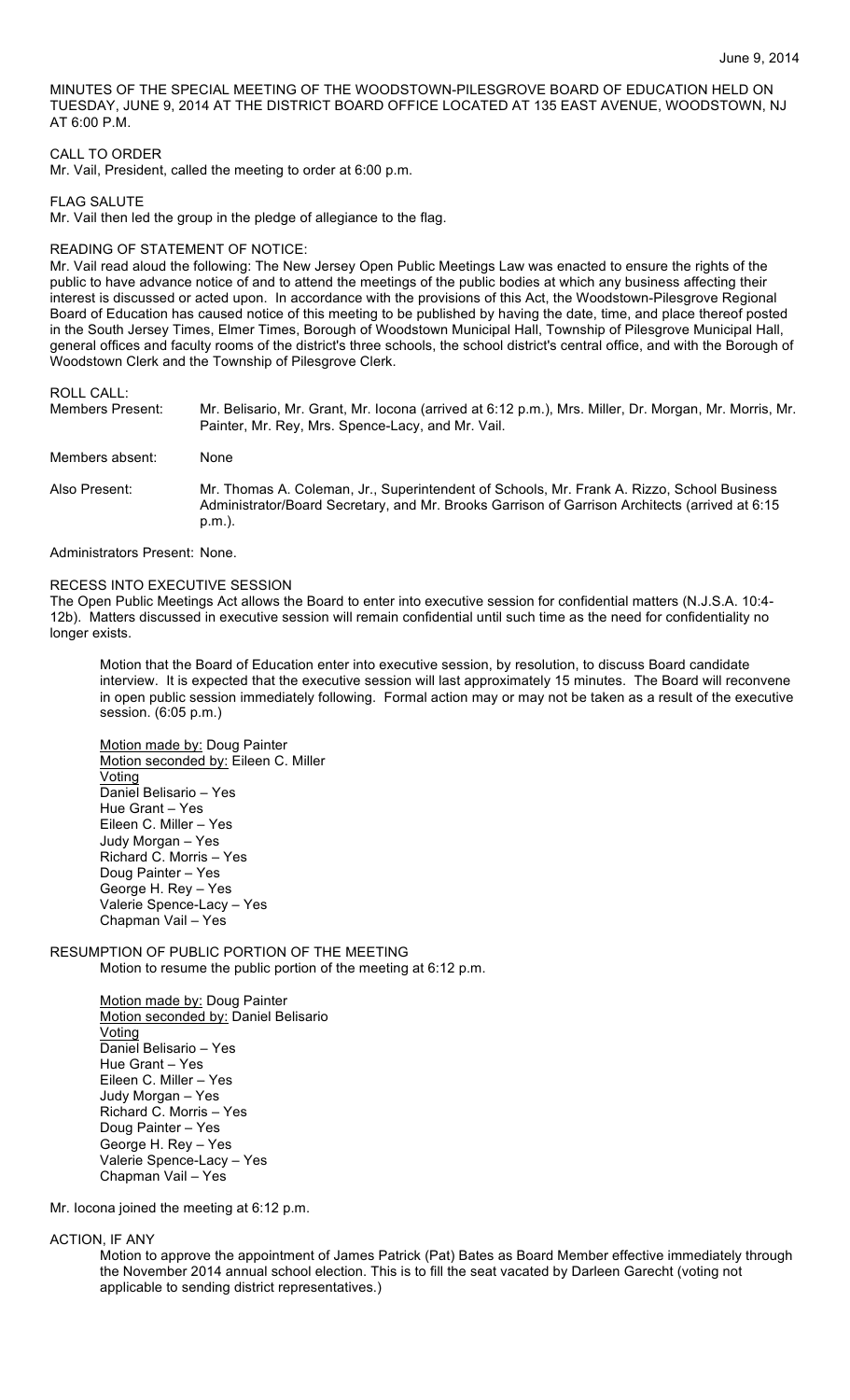Motion made by: Eileen C. Miller Motion seconded by: George H. Rey Voting Hue Grant – Yes Robert Iocona – Yes Eileen C. Miller – Yes Judy Morgan – Yes Doug Painter – Yes George H. Rey – Yes Valerie Spence-Lacy – Yes Chapman Vail – Yes

SWEARING IN OF NEWLY APPOINTMENT BOARD OF EDUCATION MEMBER Mr. Rizzo administered the oath of office to the newly appointed Board Member, James Patrick (Pat) Bates.

#### TOUR OF FACILITIES

Mr. Rizzo led the Board members on a tour of the facilities. Mr. Brooks Garrison of Garrison Architects joined the Board on the tour.

#### BUILDING REFERENDUM: REGULAR OPERATING DISTRICT (ROD) GRANT REVIEW

Motion to approve McManimon, Scotland & Baumann LLC, as the school district's Bond Counsel effective June 9, 2014. Compensation shall be at the rate of \$185.00 per hour, with a maximum not to exceed \$18,000.00 for successful referendum and \$2,000.00 for an unsuccessful referendum.

Motion made by: Doug Painter Motion seconded by: George H. Rey Voting Pat Bates – Yes Daniel Belisario – Yes Hue Grant – Yes Robert Iocona – Yes Eileen C. Miller – Yes Judy Morgan – Yes Richard C. Morris – Yes Doug Painter – Yes George H. Rey – Yes Valerie Spence-Lacy – Yes Chapman Vail – Yes

Motion to approve the following:

RESOLUTION AUTHORIZING A BOND PROPOSAL AT THE ANNUAL SCHOOL ELECTION OF THE BOARD OF EDUCATION OF THE WOODSTOWN-PILESGROVE REGIONAL SCHOOL DISTRICT IN THE COUNTY OF SALEM AND OTHER MATTERS RELATED THERETO:

Whereas, the Board of Education of the Woodstown-Pilesgrove Regional School District in the County of Salem, New Jersey (the "Board" when referring to the governing body, and the "School District" when referring to the territorial boundaries and the legal entity governed by the Board) is authorized to undertake renovations and improvements of its existing facilities as well as purchase the associated equipment and furniture necessary to provide a thorough and efficient education to the students of the School District; and

Whereas, the Board has conducted a thorough study of its facilities and equipment and has compared this information with student enrollment projections and other demographic information as it relates to the School District; and

Whereas, the Board now wishes to submit a bond proposal at its annual school election on November 4, 2014, to request that the voters of the School District authorize the issuance of bonds to finance certain capital improvement projects; and

Whereas, as a result of such study, the Board wants to authorize the preparation and submission of a school facilities project to the New Jersey Department of Education, Office of School Facilities, for the approval of several capital projects;

Now Therefore Be It Resolved by the Board of Education of the Woodstown-Pilesgrove Regional School District in the County of Salem, New Jersey as follows:

Section 1. That in addition to voting for board member candidates, the Board will submit a bond proposal to the voters of the School District at its annual school election of November 4, 2014. Section 2. That the Board hereby authorizes the Superintendent of Schools, School Business Administrator/Board Secretary, Architect, and Bond Counsel to submit a school facilities project application to the Department, pursuant to the requirements of *N.J.A.C*. 6A:26-3.1 *et seq.*, in order to determine the preliminary and final eligible costs under the *Educational Facilities Construction and Financing Act* so that the Board can ask the voters to consider a bond proposal at the November 4, 2014, annual school election.

Section 3. That the Board hereby approves the conceptual schematic drawings of the various capital improvements to be undertaken at the various schools by the referendum and, if necessary, hereby authorizes the submission of such schematic drawings to the Planning Board of the Woodstown-Pilesgrove Regional School District for its review and comment, pursuant to *N.J.S.A.* 40:55D.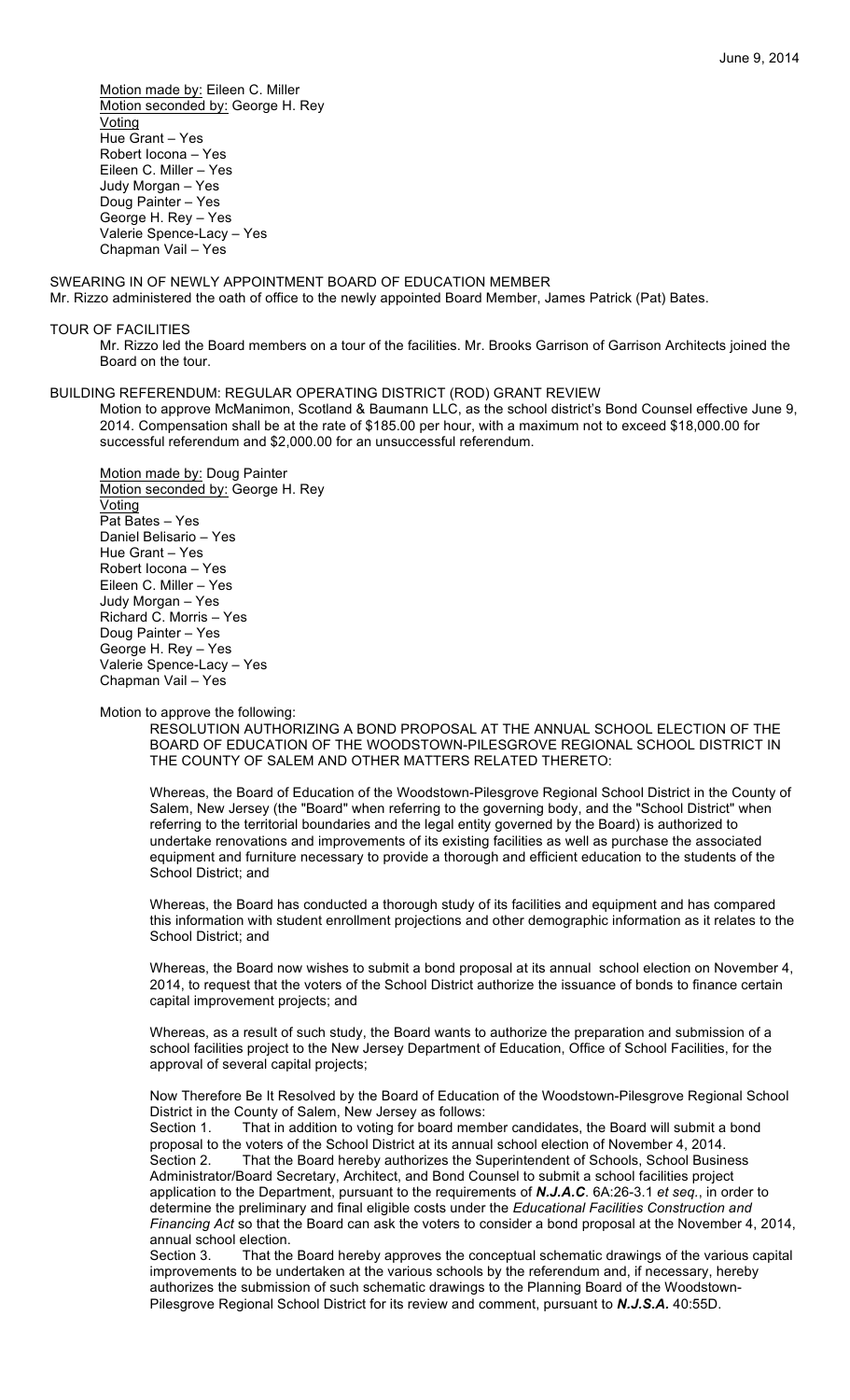Section 4. That the School District's long range facilities plan is hereby authorized to be amended, if necessary, in order to accommodate the capital improvements being contemplated by the bond referendum.

Section 5. This resolution shall take effect immediately.

Motion made by: Robert Iocona Motion seconded by: Hue Grant Voting Pat Bates – Yes Daniel Belisario – Abstained Hue Grant – Yes Robert Iocona – Yes Eileen C. Miller – Yes Judy Morgan – Yes Richard C. Morris – Abstained Doug Painter – Yes George H. Rey – Yes Valerie Spence-Lacy – Yes Chapman Vail – Yes

Motion to approve the following scope of work for the Woodstown High/Middle School: (see page \_\_\_)

| <b>Description</b>             | <b>Total Estimated</b><br>Cost | <b>Actual State</b><br><b>Share (40%)</b> | Local Share (60%) |
|--------------------------------|--------------------------------|-------------------------------------------|-------------------|
| <b>Exterior Renovations</b>    | \$3,942,428                    | (\$1,576,971)                             | \$2,365,457       |
| <b>Interior Renovations</b>    | 1,093,750                      | (437,500)                                 | 656,250           |
| <b>HVAC Construction</b>       | 8,958,320                      | (3,583,328)                               | 5,374,992         |
| <b>Electrical Construction</b> | 3,882,500                      | (1,553,000)                               | 2,329,500         |
| Total:                         | \$17,876,998                   | (\$7,150,799)                             | \$10,726,199      |

Motion made by: Hue Grant Motion seconded by: Doug Painter Voting Pat Bates – Yes Daniel Belisario – Abstained Hue Grant – Yes Robert Iocona – Yes Eileen C. Miller – Yes Judy Morgan – Yes Richard C. Morris – Abstained Doug Painter – Yes George H. Rey – Yes Valerie Spence-Lacy – Yes Chapman Vail – Yes

Motion to approve the following scope of work for the Mary S. Shoemaker School (voting not application to sending district representatives) (see page \_\_\_):

| <b>Description</b>             | <b>Total Estimated</b><br>Cost | <b>Actual State</b><br><b>Share (40%)</b> | Local Share (60%) |
|--------------------------------|--------------------------------|-------------------------------------------|-------------------|
| <b>Exterior Renovations</b>    | \$1,125,000                    | (\$450,000)                               | \$675,000         |
| Interior Renovations           | 375,000                        | (150,000)                                 | 225,000           |
| <b>HVAC Construction</b>       | 437,500                        | (175,000)                                 | 262,500           |
| <b>Electrical Construction</b> | 31,250                         | (12,500)                                  | 18.750            |
| Total:                         | \$1,968,750                    | (\$787,500)                               | \$1,181,250       |

Motion made by: Doug Painter Motion seconded by: Robert locona **Voting** Pat Bates – Yes Hue Grant – Yes Robert Iocona – Yes Eileen C. Miller – Yes Judy Morgan – Yes Doug Painter – Yes George H. Rey – Yes Valerie Spence-Lacy – Yes Chapman Vail – Yes

## APPROVAL OF LOAN DOCUMENTS

Motion to approve the loan agreement from Fulton Bank of New Jersey in the total amount of \$650,000.00 for the June 2014 delayed state aid payments (voting not applicable to sending district representatives). (see page \_\_\_)

Motion made by: Doug Painter Motion seconded by: Valerie Spence-Lacy Voting Pat Bates – Yes Hue Grant – Yes